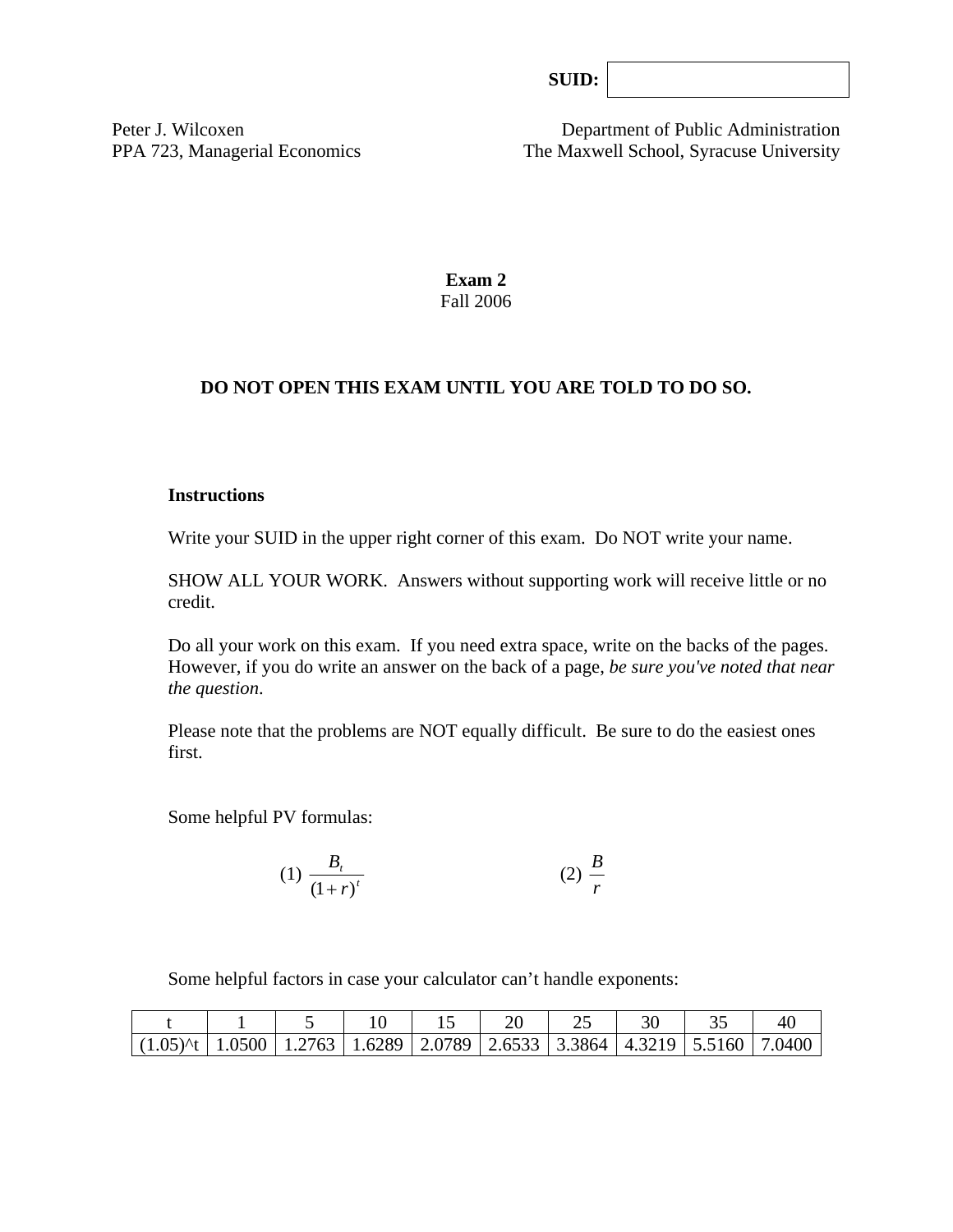#### **Part 1 (40 points total)**

A consumer buys two goods, X and Y. Her preferences can be represented by the Cobb-Douglas utility function shown below. Also shown are her demand equations and her expenditure function.

$$
U = X^{0.25} * Y^{0.75}
$$
  
\n
$$
X = 0.25 * M/Px
$$
  
\n
$$
Y = 0.75 * M/Py
$$
  
\n
$$
M = U * (Px/0.25)^{0.25} * (Py/0.75)^{0.75}
$$

Initially the price of X is \$2, the price of Y is \$2, and she spends \$800 on the two goods in total.

# **Question 1a (20 points)**

Solve for her initial consumption of X and Y. Draw her budget constraint and include the numerical values of its intercepts. Also sketch several of her indifference curves and show her initial equilibrium on the diagram. Be sure to show your work and label everything.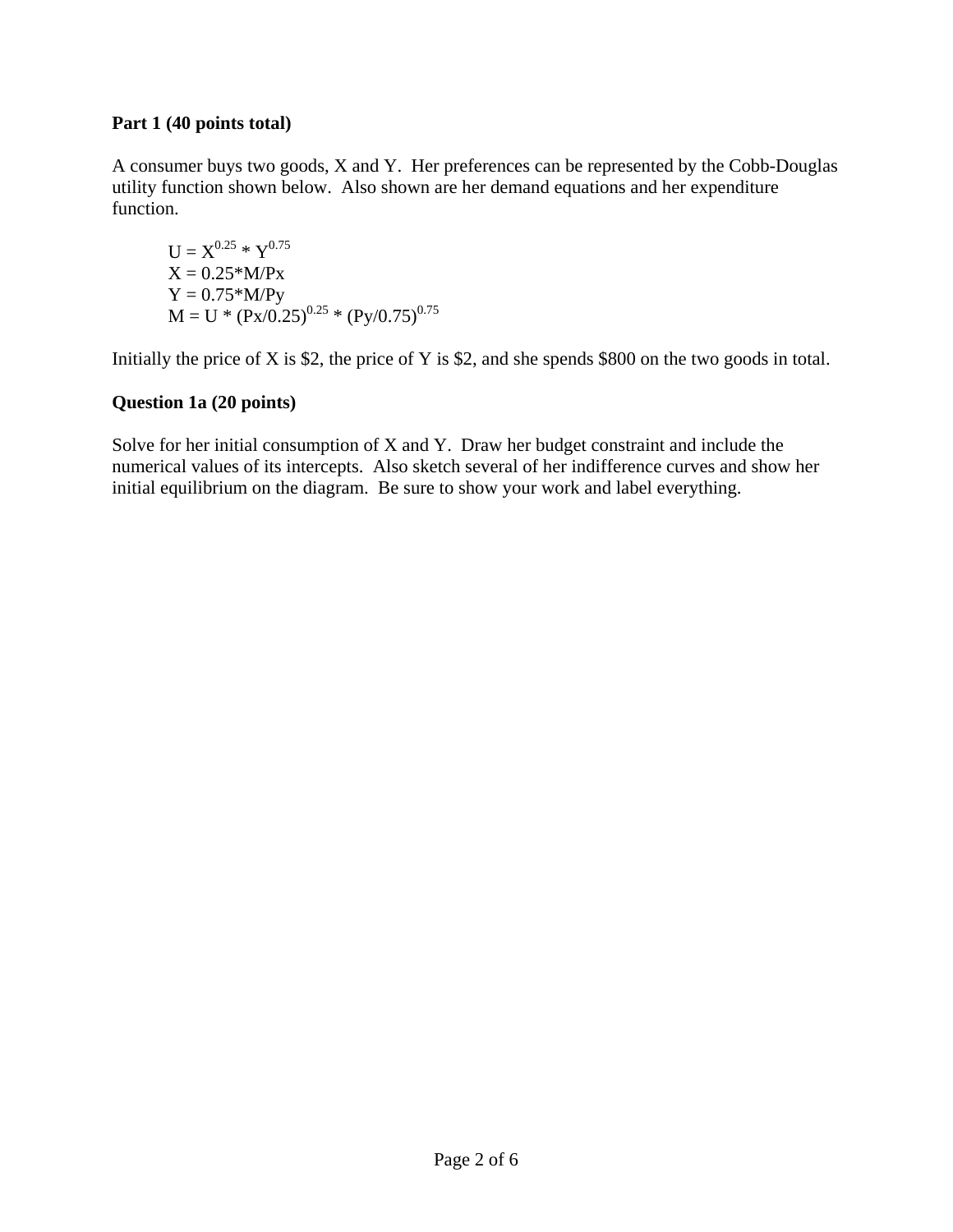## **Question 1b (20 points)**

Now suppose that the government imposes a \$1 *subsidy* on X and its price *falls* to \$1. Calculate the consumer's new equilibrium consumption of X and Y and draw an appropriate diagram. What is the compensating variation associated with the subsidy? Briefly explain what that tells you about the effect of the subsidy on the consumer. What is the government's total expenditure on the subsidy? Comment on the difference, if any, between the CV and the expenditure on the subsidy.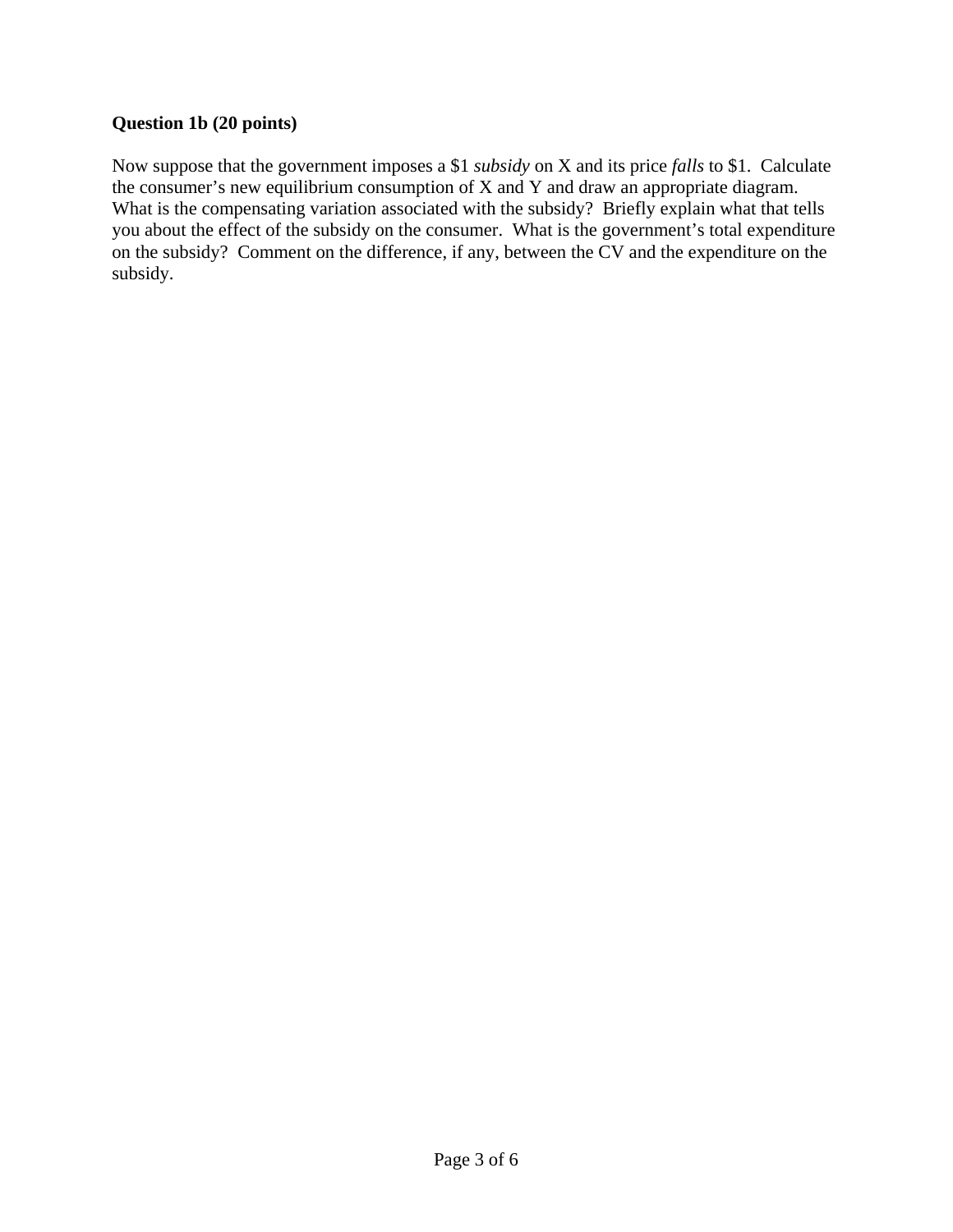### **Part 2 (20 points total)**

Suppose a particular city is home to a major league sports team that wants a new stadium. The team would like the city to contribute \$300 million toward the cost of construction (in year 0). In exchange, the team would pay an extra \$15 million each year in property taxes for 30 years (years 1-30). In addition, the stadium would raise sales tax revenue by \$5 million per year every year forever (beginning in year 1).

Please draw a diagram showing the cash flows to and from the city associated with the agreement. Calculate the net present value of the agreement from the city's point of view, and discuss whether it would be a good idea to proceed. You may assume that the interest rate is 5%, and that construction can be completed in year 0 (that is, you don't need to worry about delays due to construction).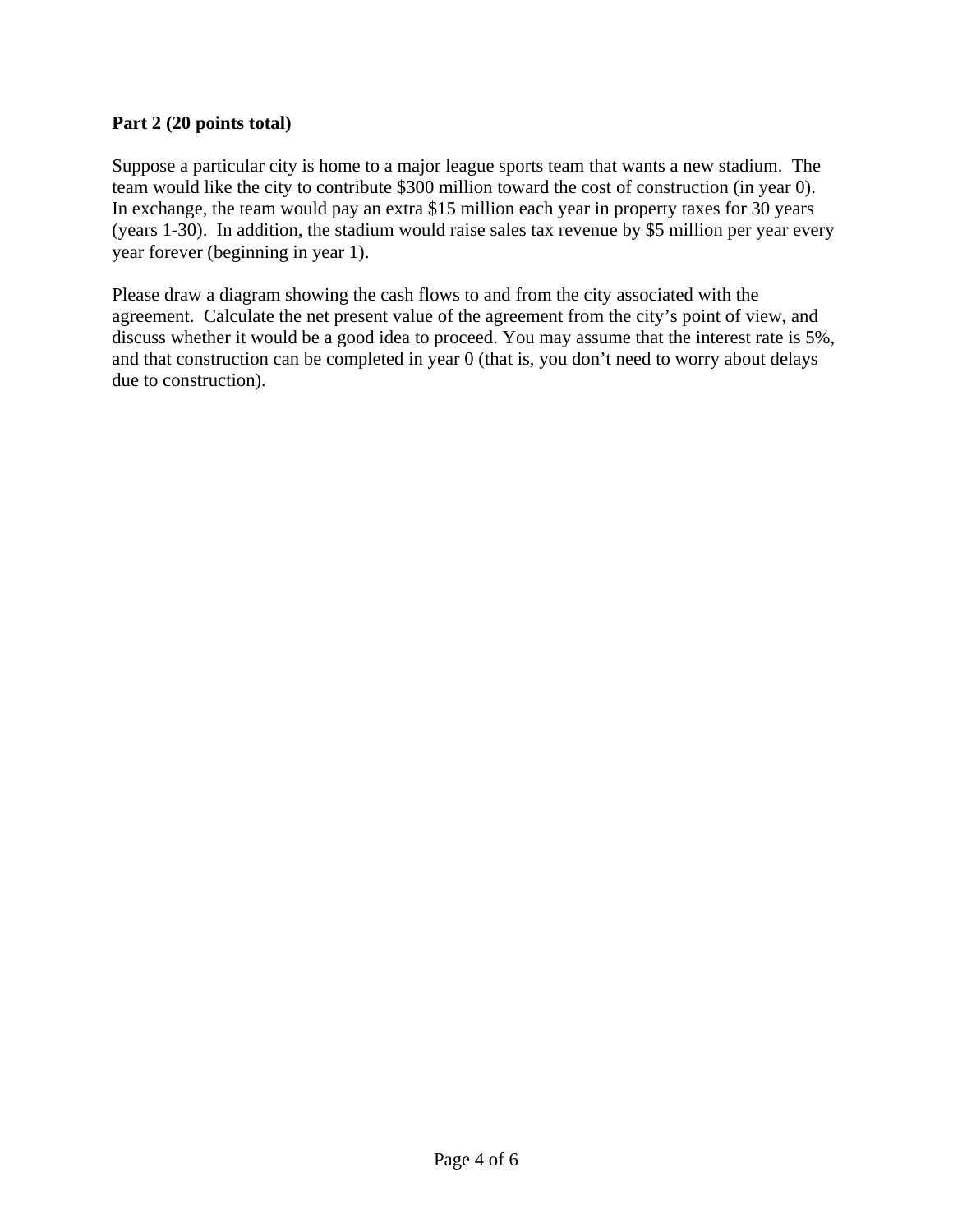#### **Part 3 (40 points total)**

A city is considering a major urban renewal project for its decaying downtown harbor area. To carry out the project, the city would need to spend \$30 million a year for 10 years (years 1-10). Beginning in year 11, the new harbor would provide \$20 million in benefits to the city every year forever.

#### **Question 3a (20 points)**

Please draw an appropriate cash flow diagram and determine whether it is a good idea to go ahead with the project. You may assume the interest rate is 5%.